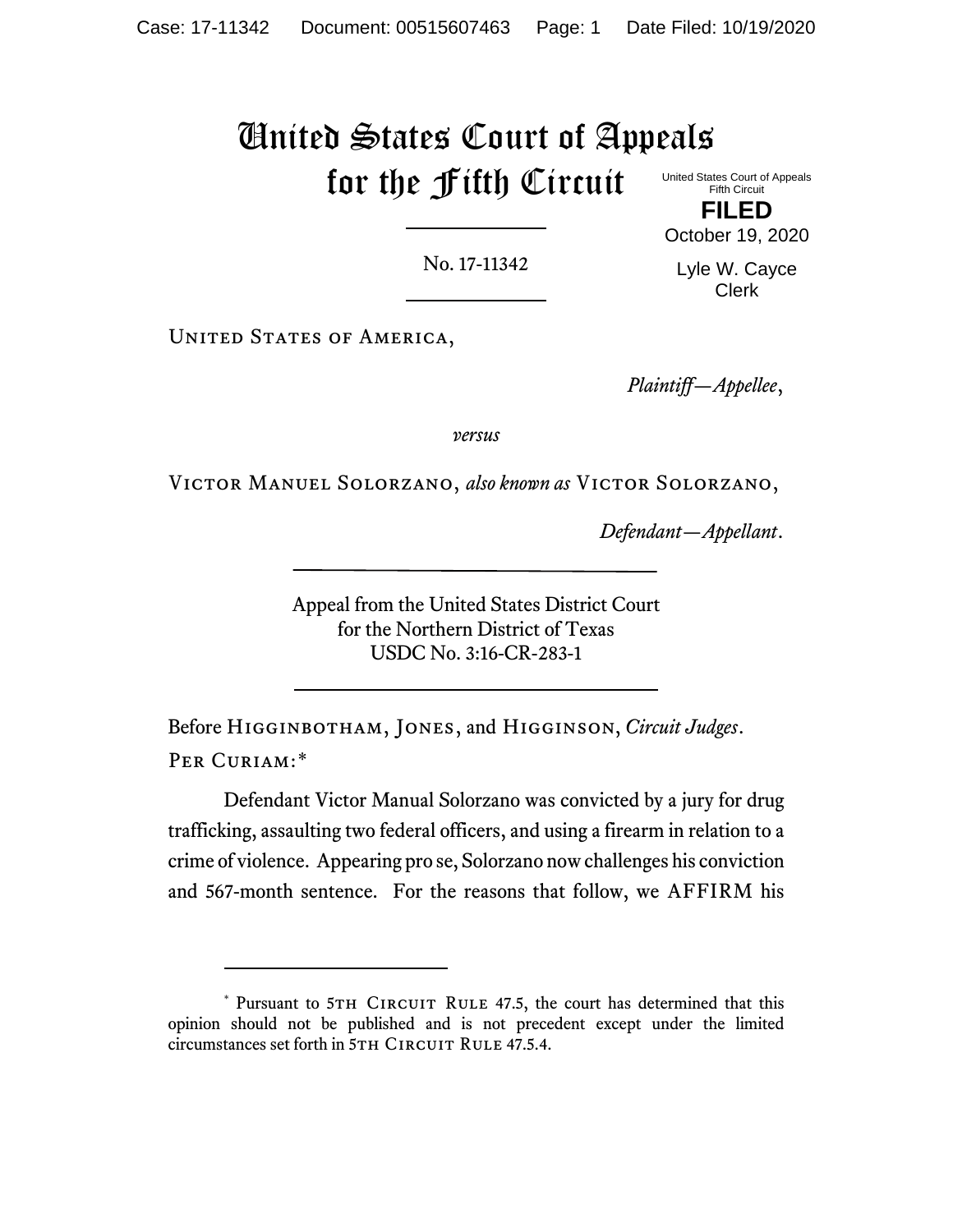conviction but VACATE his sentence and REMAND for further proceedings.

## **I. BACKGROUND**

In November 2014, agents with the Department of Homeland Security, Homeland Security Investigations (HSI) were investigating a drug smuggling operation. The officers directed their attention toward Solorzano following his encounter with a known suspect.

In October 2015, officers witnessed Solorzano meeting with unknown individuals in parking lots on two separate occasions, prompting them to initiate a traffic stop. They detained Solorzano when he failed to provide a valid driver's license and, upon searching his vehicle, discovered mobile devices, a handgun, and some United States currency. A K-9 unit alerted positive for narcotics, but Solorzano was ultimately released.

Following the traffic stop, three HSI task force officers—Shannon McFarland, Michael Bali, and Joe Swanson—were assigned to the case to investigate Solorzano. Swanson obtained an order from a Texas judge to place a tracking device on Solorzano's vehicle based on reasonable suspicion of criminal activity. McFarland then dropped Bali off in front of Solorzano's residence so that he could install the device on Solorzano's vehicle.

Bali installed the device without mishap, and Swanson arrived to pick him up. But as Bali walked towards Swanson's vehicle, Solorzano appeared, assault rifle in hand, alongside his cousin, Edgar Solorzano ("Edgar"). After a brief verbal exchange, Solorzano shot at Bali, wounding him and shattering the rear window of Swanson's vehicle. Solorzano continued to shoot at the two officers as they sped away. The tracking device was never activated.

Throughout this encounter, McFarland, Bali, and Swanson drove unmarked vehicles, wore plain clothes, and never informed Solorzano that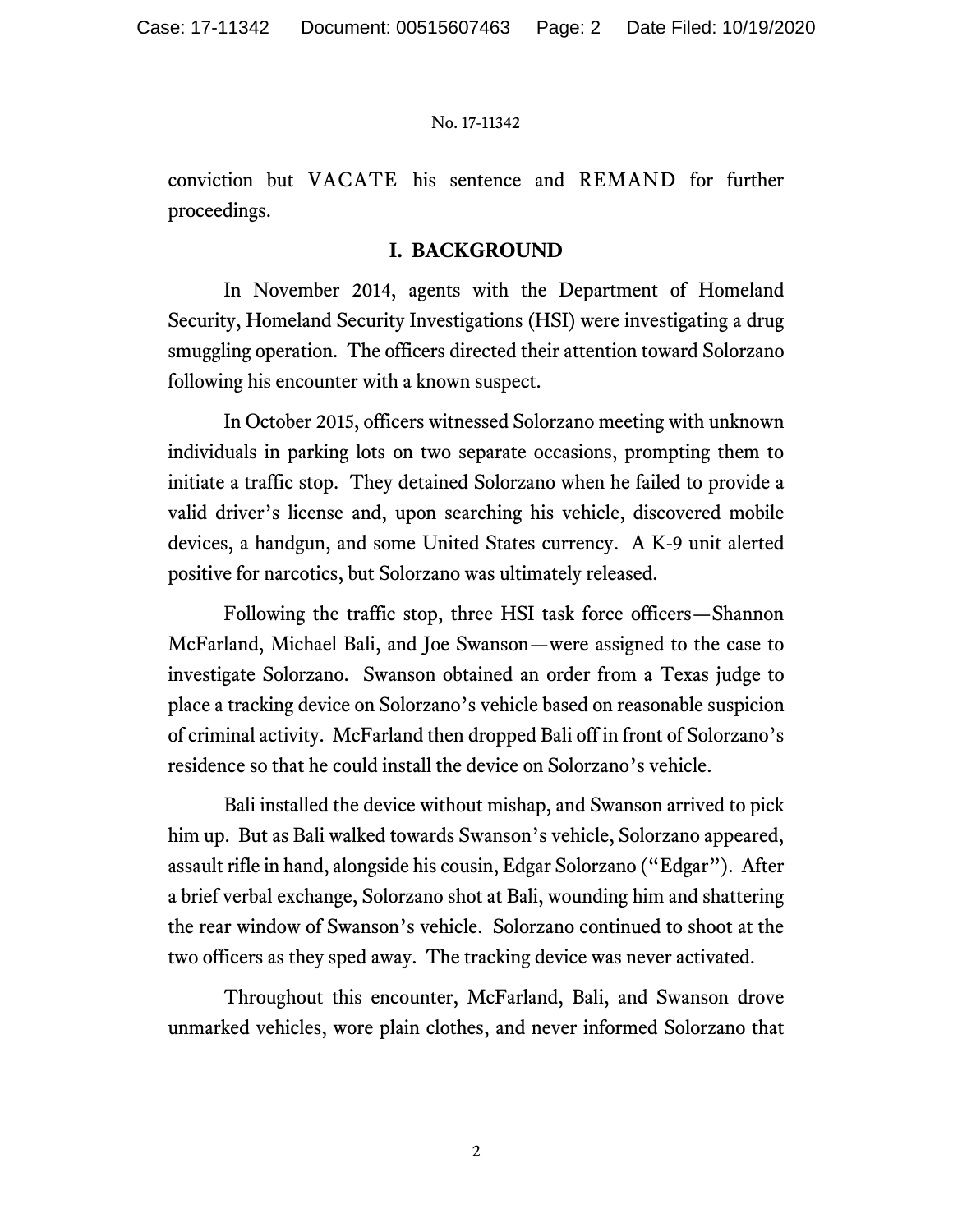they were law enforcement. Edgar testified at trial that he and Solorzano did not know they were firing at law enforcement officers. Bali himself recognized on cross-examination that Solorzano had no reason to believe they were officers.

Police later searched Solorzano's home, where they found methamphetamine. Edgar was arrested shortly thereafter. He identified Solorzano as a methamphetamine dealer, and stated that Solorzano obtained the narcotics from "the Mexicans." Solorzano was charged and subsequently arraigned on the following charges: possession of methamphetamine with intent to distribute and aiding and abetting (Count 1 under 21 U.S.C.  $\S$ § 2, 841(a)(1) and (b)(1)(C)); two counts of assault on a federal officer and aiding and abetting (Counts 3 and 5 under 18 U.S.C. § 111(b)); and two counts of using, carrying, brandishing, and discharging a firearm during and in relation to a crime of violence and aiding and abetting (Counts 4 and 6 under [1](#page-2-0)8 U.S.C. § 924(c)(1)(C)(i)).<sup>1</sup>

Following a three-day trial in April 2017, a jury found Solorzano guilty of these charges. On November 2, 2017, the district court sentenced Solorzano to 567 months' imprisonment—147 months for counts 1, 3, and 5 to be served concurrently, 10 years for Count 4 to be served consecutively, and 25 years for Count 6 to be served consecutively—followed by five years' supervised release. Solorzano timely appealed.

# **II. ANALYSIS**

Solorzano brings a host of claims challenging his conviction and sentence. First, he contends the district court plainly erred by failing to hold the traffic stop of his vehicle and installation of the traffic device violated his

<span id="page-2-0"></span><sup>&</sup>lt;sup>1</sup> Solorzano was also charged with possession of a firearm in furtherance of a drug trafficking crime (Count 2), but he was found not guilty.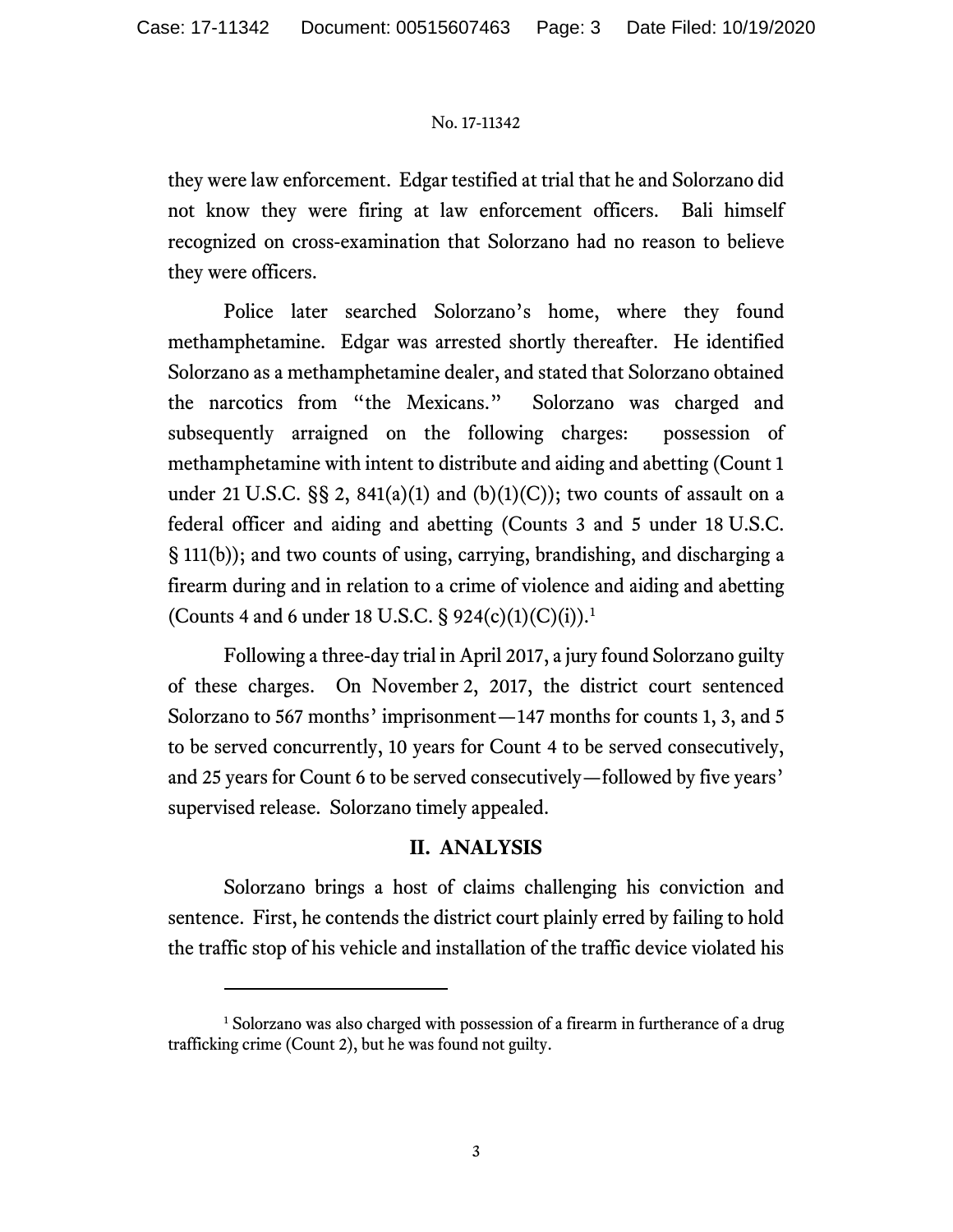Fourth Amendment rights. He also argues the evidence was insufficient to convict him for assault of a federal officer, and that the Government failed to provide him relevant material to this charge in violation of *Brady*. Last, he challenges three of the sentencing enhancements imposed. We address each issue in turn.

## **A. Fourth Amendment Claims**

Solorzano first argues that the district court erred by failing to suppress evidence deriving from both the traffic stop and placement of the tracking device, on the ground that those events violated his Fourth Amendment rights. Because Solorzano did not object to the admission of this evidence at trial, we review for plain error. *United States v. Knezek*, 964 F.2d 394, 399 (5thCir. 1992). Solorzano must identify (1) a forfeited error, (2) that is clear and obvious, and (3) that affected his substantial rights. *United States v. Abbate*, 970 F.3d 601, 606 (5th Cir. 2020) (per curiam). "If he satisfies those three requirements, we may, in our discretion, remedy the error, but 'only if the error seriously affect[s] the fairness, integrity or public reputation of judicial proceedings.'" *Id.* (quoting *Puckett v. United States*, 556 U.S. 129, 135, 129 S. Ct. 1423, 173 (2009)).

The Fourth Amendment protects against "unreasonable searches and seizures." U.S. CONST. amend. IV. "The stopping of a vehicle and detention of its occupants constitutes a 'seizure' under the Fourth Amendment." *United States v. Brigham*, 382 F.3d 500, 506 (5th Cir. 2004) (en banc). This court analyzes traffic stops using the framework set forth in *Terry v. Ohio*, 392 U.S. 1 (1968). "Under the two-part *Terry* reasonable suspicion inquiry, we ask whether the officer's action was: (1) 'justified at its inception'; and (2) 'reasonably related in scope to the circumstances which justified the interference in the first place.'" *United States v. Lopez-Moreno*, 420 F.3d 420, 430 (5th Cir. 2005). This court assesses the "'totality of the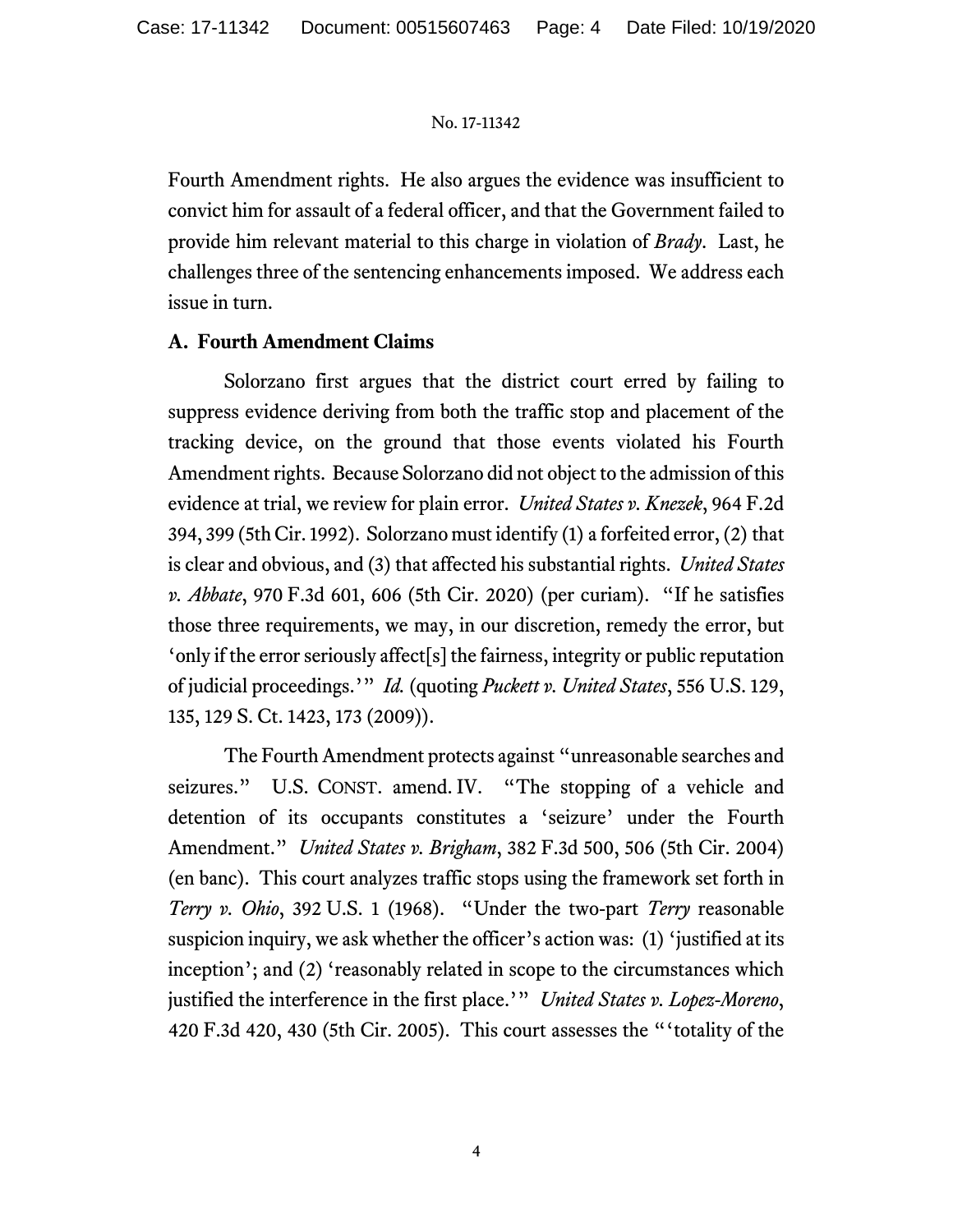circumstances' . . . to see whether the detaining officer has a 'particularized and objective basis' for suspecting legal wrongdoing." *United States v. Arvizu*, 534 U.S. 266, 273, 122 S. Ct. 744, 750 (2002).

Solorzano does not identify any evidence that actually derived from the traffic stop. In any event, the traffic stop was lawful. *See United States v. Powell*, 732 F.3d 361, 372 (5th Cir. 2013) (reasonable suspicion of drug crime justified traffic stop).

Solorzano's Fourth Amendment claim objecting to the tracking device fares no better. He contends that the state order to place the tracking device on his vehicle was not valid because it was based on reasonable suspicion rather than probable cause. Even assuming *arguendo* that the state order was not a valid warrant, Solorzano has not demonstrated that the district court clearly erred by failing to exclude the Government's evidence of his assault. Solorzano is correct, of course, that any evidence derived from a Fourth Amendment violation must be disregarded under the fruit-of-thepoisonous-tree doctrine. *See United States v. Cotton*, 722 F.3d 271, 278 (5th Cir. 2013). Nonetheless, derivative evidence "may be sufficiently attenuated from the Fourth Amendment violation even where the violation is a but-for cause of the discovery of the evidence." *United States v. Mendez*, 885 F.3d 899, 909 (5th Cir. 2018).

Solorzano cannot point to any evidence directly procured from the tracking device because it was never used. And to the extent Solorzano argues that his subsequent attack on Bali and Swanson stems from the tracking device and must be suppressed, he cites no case law for the dubious proposition that a defendant's life-threatening assault on law enforcement officers should be excluded because they installed a warrantless tracking device. *See United States v. Trej*o, 610 F.3d 308, 319 (5th Cir. 2010) (a claim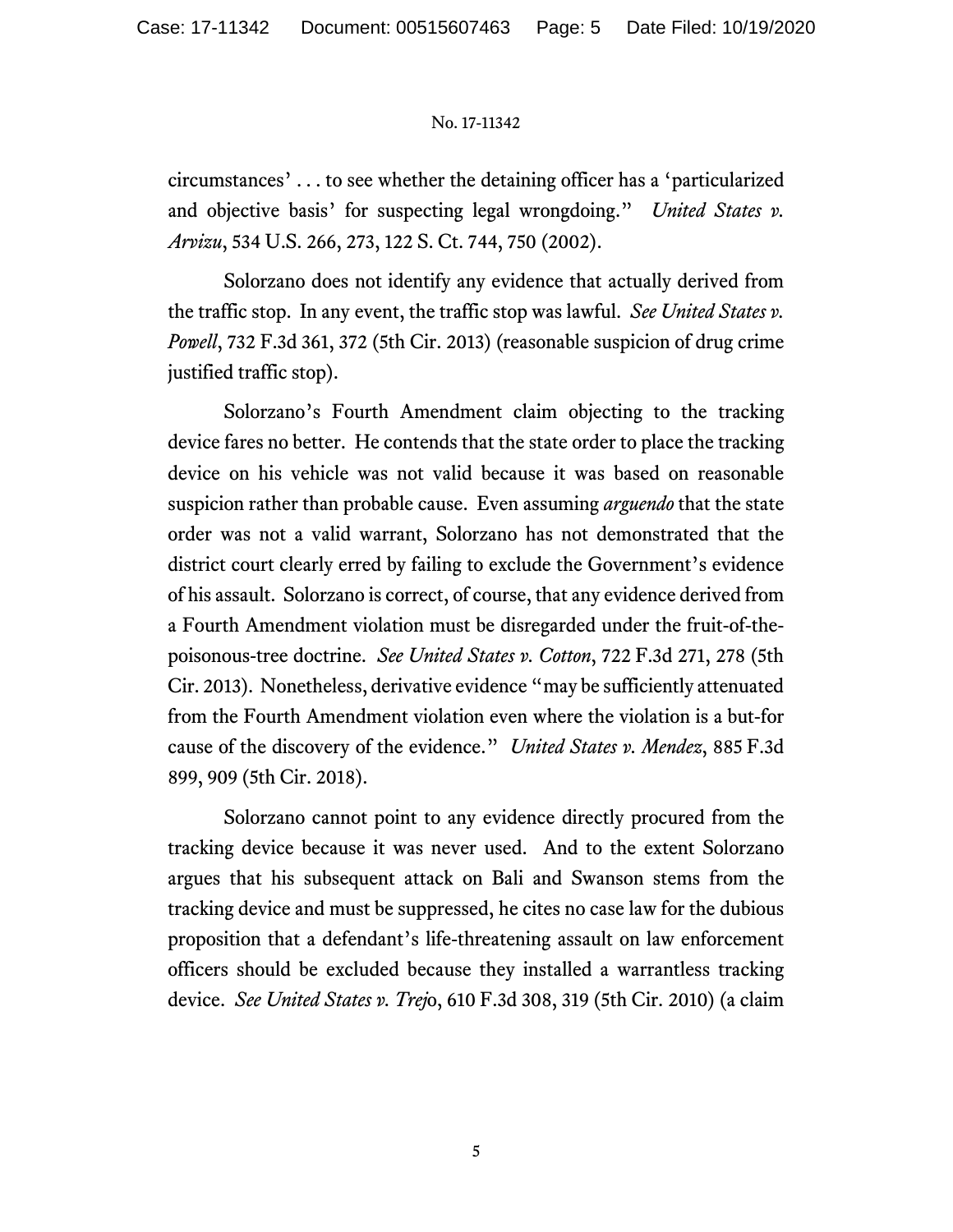that is "novel" and "not entirely clear under the existing case authority" is "doom[ed] . . . for plain error"). His claim fails.

# **B. Sufficiency of the Evidence and** *Brady* **Violation**

Solorzano next challenges the sufficiency of the evidence to uphold his conviction under 18 U.S.C. § 111(b). Section 111(b) forbids, in pertinent part, the assault of a federal officer with a deadly weapon while the officer is engaged in or on account of the performance of official duties. *See* §§ 111(a), (b). Solorzano timely moved for a judgment of acquittal. As such, we review his challenge de novo. *United States v. Tinghui Xie*, 942 F.3d 228, 234 (5th Cir. 2019). Although our review is de novo, this standard is highly deferential to the verdict, and "the relevant question is whether . . . *any* rational trier of fact could have found the essential elements of the crime beyond a reasonable doubt." *Id.* (quoting *Jackson v. Virginia*, 443 U.S. 307, 319, 99 S. Ct. 2781, 2789 (1979)).

A state officer "acting in cooperation with federal officers in a federal operation when he was assaulted . . . easily fits within the coverage of §[] 111." *United States v. Hooker*, 997 F.2d 67, 74 (5th Cir. 1993). The officer must be "acting within the scope of what he is employed to do as distinguished from engaging in a personal frolic of his own." *United States v. Lopez*, 710 F.2d 1071, 1074 (5th Cir. 1983) (cleaned up). "Generally speaking, a federal officer engaged in performing the function in which employed, in good faith and colorable performance of his duty, even if effecting an arrest without probable cause, is still engaged in the performance of his official duties . . . and is protected from interference or assault." *Id.*  (cleaned up). After reviewing the trial testimony of McFarland, Bali, and Swanson, which documented their roles in the federal investigation, we hold that the jury had sufficient evidence to conclude the officers were acting in their capacities as HSI task force officers.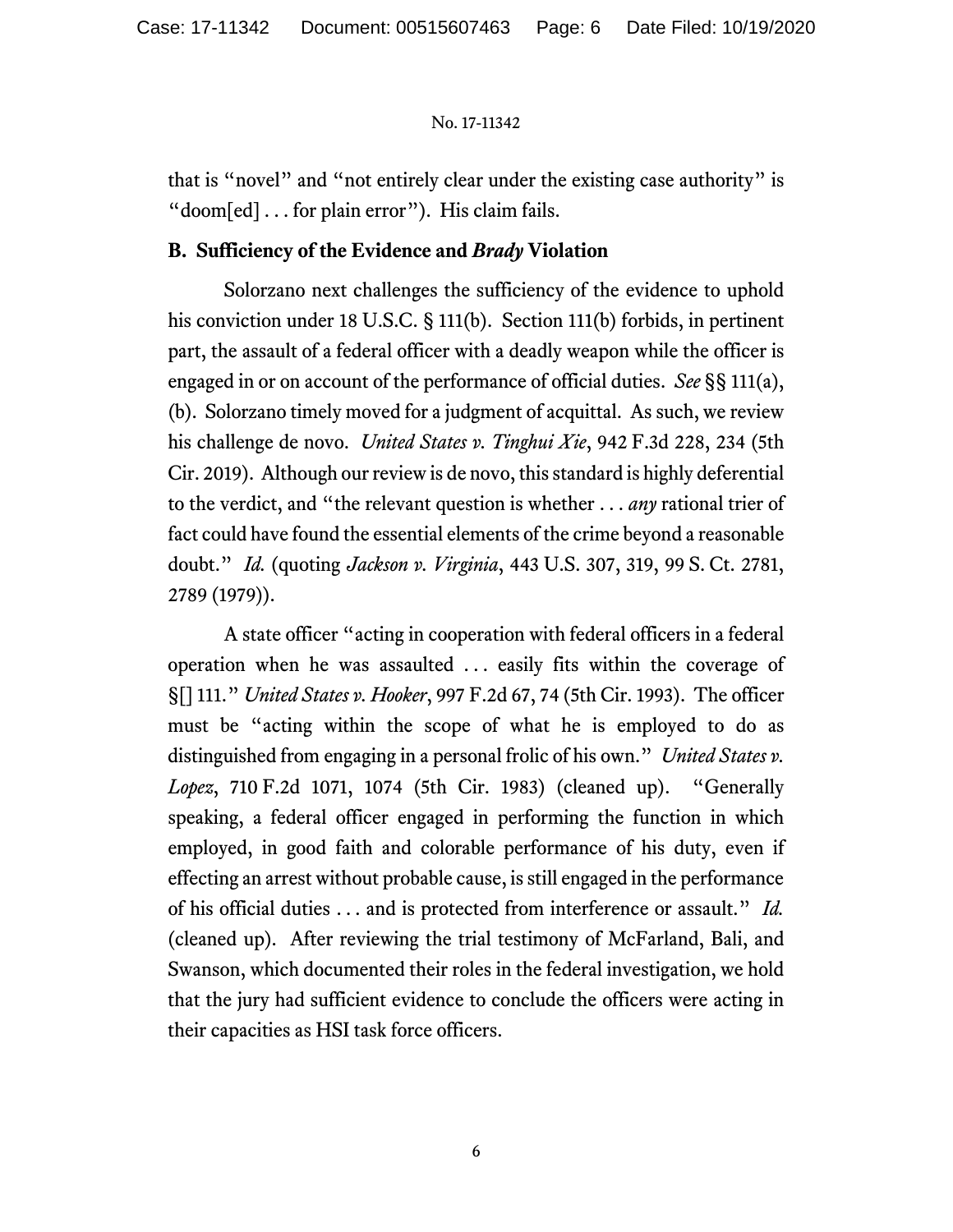Relatedly, Solorzano brings a *Brady* claim, arguing the Government hid documents showing Swanson, Bali, and McFarland were not acting as federal officers when they placed the tracking device.[2](#page-6-0) Because Solorzano did not raise this issue before the district court, we review for plain error.[3](#page-6-1) *United States v. Rounds*, 749 F.3d 326, 337 (5th Cir. 2014).

*Brady* holds that the prosecution's suppression of evidence favorable to the accused and material to either guilt or punishment violates a defendant's due process rights. *Brady v. Maryland*, 373 U.S. 83, 87, 83 S. Ct. 1194, 1196–97 (1963). Evidence is material if there is a reasonable probability that the result of the proceeding would have been different had the prosecution disclosed the evidence. Trial evidence here revealed that the officers in question obtained the order for the tracking device and installed it while investigating Solorzano as part of the HSI task force. Contrary to Solorzano's contention, the documents in question do not support his position that the officers were not acting as federal officers during this time. Because the documents do not pose a reasonable probability of a different outcome, Solorzano's *Brady* claim is without merit.

<span id="page-6-0"></span><sup>&</sup>lt;sup>2</sup> The documents in question include a form designating Bali, Swanson, and McFarland as customs officers; a memorandum of understanding between United States Immigration and Customs Enforcement (ICE) and the "sponsoring agency" for the three officers; an ICE directive outlining its policies for customs officers; and communications between the three officers and their task force regarding the procurement and placement of the tracking device.

<span id="page-6-1"></span><sup>&</sup>lt;sup>3</sup> This court has previously declined to review *Brady* claims that were not raised in the district court. *See, e.g.*, *United States v. Rice*, 607 F.3d 133, 142 (5th Cir. 2010). But other cases have opted to review *Brady* claims raised for the first time on appeal for plain error. *See, e.g.*, *United States v. Rounds*, 749 F.3d 326, 337 (5th Cir. 2014). Because Solorzano's claim fails regardless, we need not resolve this tension here.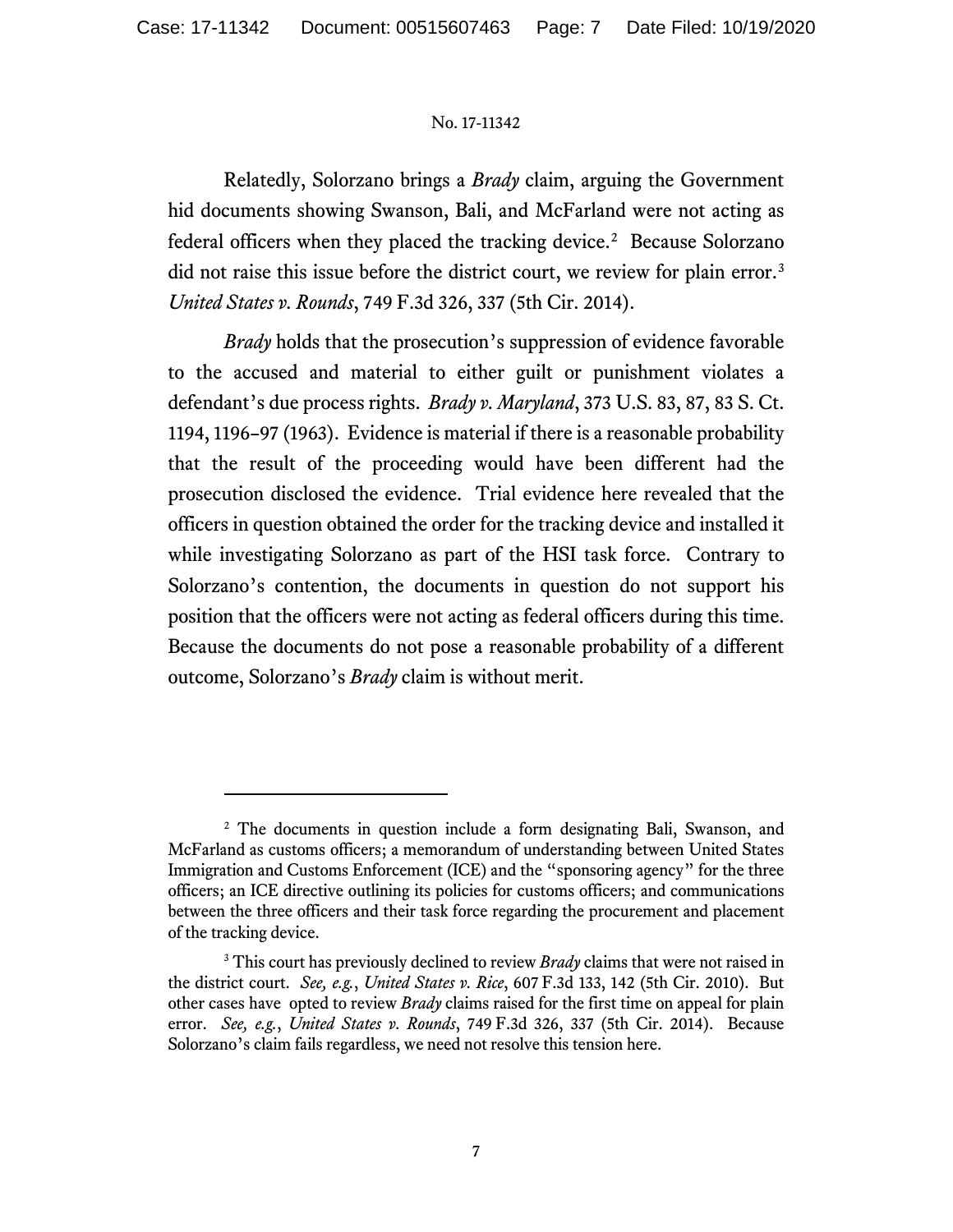## **C. U.S.S.G. § 3A1.2(b): The Official Victim Enhancement**

Solorzano asserts the district court erred in imposing a six-level, official victim enhancement under U.S.S.G. § 3A1.2(b) when calculating the guideline range for Counts 3 and 5 (the assaults on Bali and Swanson). Again, Solorzano did not object in the district court, so we apply plain error review. *United States v. Chavez-Hernandez*, 671 F.3d 494, 497 (5th Cir. 2012).

Section 2A2.2, which governs aggravated assault, mandates a twolevel increase when a defendant was convicted under § 111(b) for assault of a federal officer, as Solorzano was. *See* § 2A2.2(b)(7). Comment 4 to § 2A2.2, "Application of Official Victim Adjustment," instructs: "If subsection (b)(7) applies, § 3A1.2 (Official Victim) also shall apply." § 2A2.2 comment. (n.4). Section 3A1.2, in turn, states in relevant part:

(a) If (1) the victim was (A) a government officer or employee ... and (2) the offense of conviction was motivated by such status, increase by 3 levels.

(b) If subsection (a)(1) and (2) apply, and the applicable Chapter Two guideline is from Chapter Two, Part A (Offenses Against the Person), increase by 6 levels.

All parties agreed, and the district court acknowledged, that Solorzano did not meet the criteria of § 3A1.2(a)(2). He did not know Bali and Swanson were federal officers when he shot at them, and therefore could not have been motivated by their official status. Even so, the district court read comment 4 to mean that the enhancement under § 3A1.2 applied *regardless* whether Solorzano met its criteria.

This reading is incorrect. The "most natural reading" of comment 4 is that § 3A1.2 applies, provided the obvious caveat that its criteria are met. *United States v. Bustillos-Pena*, 612 F.3d 863, 867 (5th Cir. 2010) (adopting the most natural reading of the sentencing guidelines and its commentary). And although we have not addressed this language previously, we have made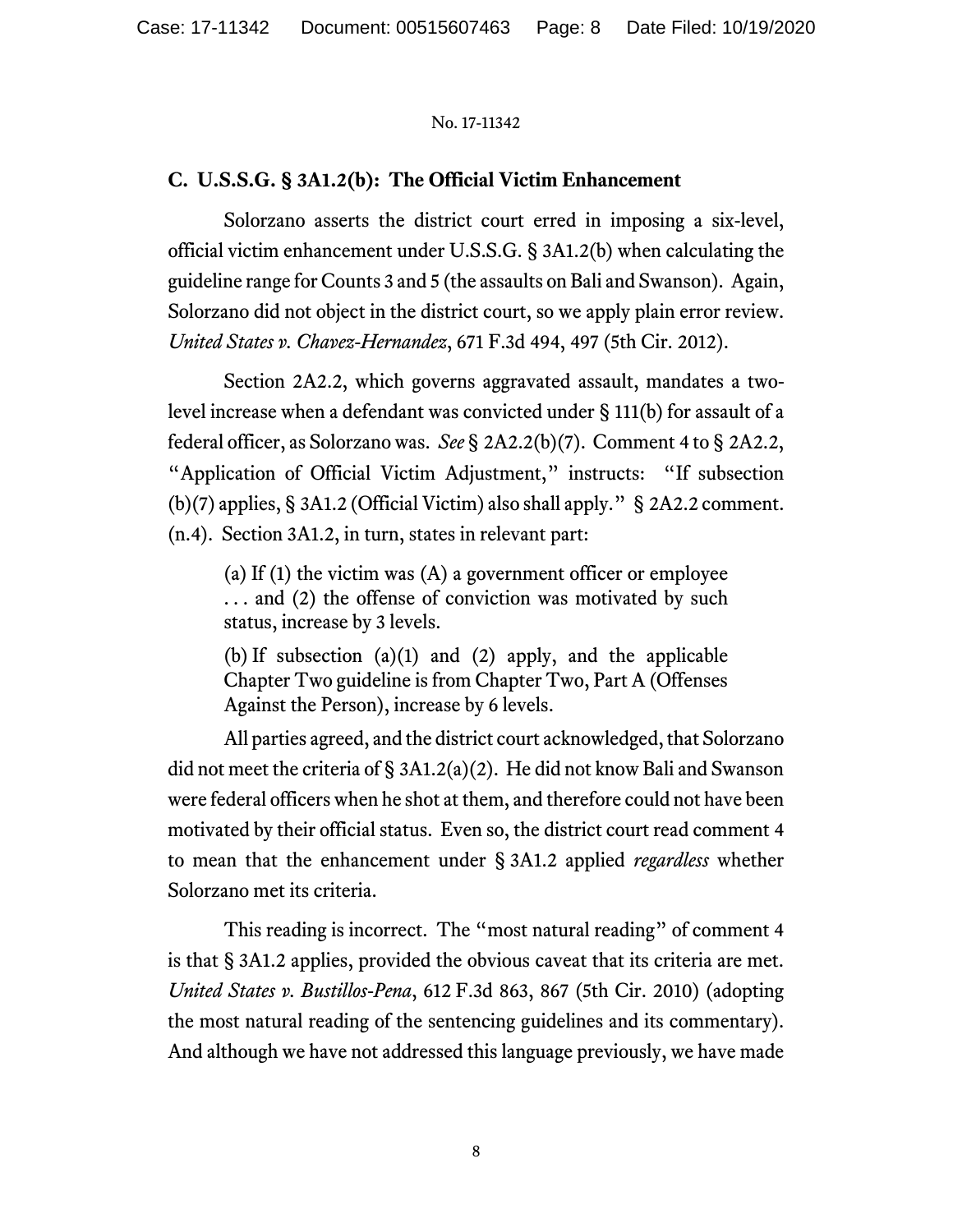clear that an enhancement under § 3A1.2, when instructed by § 2A2.2(b), necessitates that the defendant be motivated by officer status. In *United States v. Williams*, 520 F.3d 414, 422–24 (5th Cir. 2008), the district court imposed a § 3A1.2(b) enhancement after imposing a two-level § 2A2.2(b) enhancement (much like here). The defendant argued that the court erred in imposing the enhancement because he was not motivated by the victim's official status. *Id.* at 424. The court rejected his argument—not because the defendant did not have to meet the criteria of § 3A1.2(b), but rather because the court found he was motivated by the officer's official status. *Id.*

Because Solorzano was not motivated by Bali's and Swanson's official status, we hold the district court erred in imposing the six-level § 3A1.2(b) enhancements. We further hold the error was plain or obvious, because the guidelines' language explicitly requires knowledge. *See United States v. Maturin*, 488 F.3d 657, 663 (5th Cir. 2007) (finding plain error when "plain statutory language" makes resolution of issue "indisputably clear").

And so we turn to the third prong of plain error review: whether the error affected Solorzano's substantial rights. "When a defendant is sentenced under an incorrect Guidelines range . . . the error itself can, and most often will, be sufficient to show" an effect on his substantial rights. *Molina-Martinez v. United States*, 136 S. Ct. 1338, 1345 (2016). Removing the § 3A1.2(b) enhancements would lower Solorzano's applicable guidelines range for Counts 1, 3, and 5 from the current range of 135–168 months of imprisonment to 97–121 months of imprisonment.<sup>[4](#page-8-0)</sup> Such an error

<span id="page-8-0"></span><sup>4</sup> The calculation is as follows. Without the six-level increase from § 3A1.2, the adjusted offense level for Group 2 (i.e., Count 3) is lowered from 27 to 21, and for Group 3 (i.e., Count 5), lowered from 22 to 16. Group 1 (i.e., Count 1) would have an adjusted offense level of 30—nine levels higher than Group 2 and 14 levels higher than Group 3. Because Groups 2 and 3 are nine or more levels less serious than Group 1 (the group with the highest level), neither group receives any units for computing the combined offense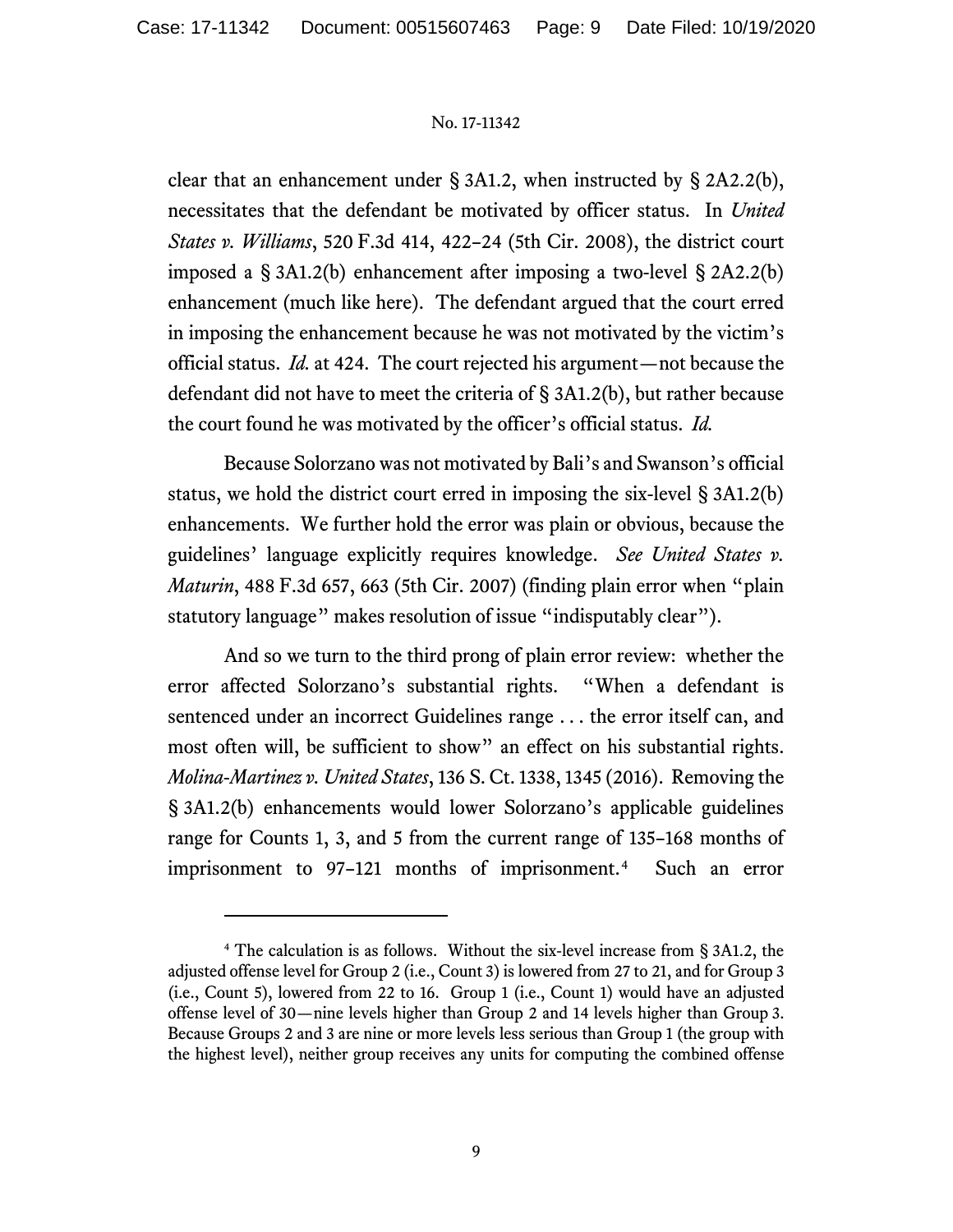substantially affected his rights. As for the fourth and final prong, the Supreme Court has made clear that "[i]n the ordinary case, . . . the failure to correct a plain Guidelines error that affects a defendant's substantial rights will seriously affect the fairness, integrity, and public reputation of judicial proceedings." *Rosales-Mireles v. United States*, 138 S. Ct. 1897, 1911 (2018). We thus vacate Solorzano's sentence on Counts 3 and 5 and remand so that he may be resentenced under the appropriate Guidelines.

# **D. U.S.S.G. § 2D1.1(b)(5): The Importation Enhancement**

Solorzano argues that the district court erred by imposing the § 2D1.1(b)(5) importation enhancement when calculating the Guidelines applicable to Count 1. Section  $2D1.1(b)(5)$  mandates a two-level increase when the offense involved the importation of methamphetamine. Solorzano asserts there was no evidence that the methamphetamine in question was imported from Mexico. Because Solorzano objected to this enhancement below, we review the district court's factual finding for clear error. *United States v. Cisneros-Gutierrez*, 517 F.3d 751, 764 (5th Cir. 2008). "There is no clear error if the district court's finding is plausible in light of the record as a whole." *Id.*

Solorzano relies on *United States v. Nimerfroh*, 716 F. App'x 311, 313, 316 (5th Cir. 2018), an unpublished decision where this court held that a defendant's statements that he was "dealing with the 'cartel,'" absent further context, was not enough to support an importation enhancement under § 2D1.1(b)(5). Solorzano reasons there is similarly not enough context

level. *See* § 3D1.4(c). Solorzano would therefore have 1.0 units, rather than the current 2.5, and would not receive an increase pursuant to § 3D1.4 of the Guidelines. With a total offense level of 30, and a criminal history category of I, the Guidelines dictate a range of 97- 121 months. *See* U.S.S.G. Ch. 5, Pt. A (Sentencing Table). We recognize, of course, that this is not much of a reduction all things considered, as Solorzano's sentence is substantial.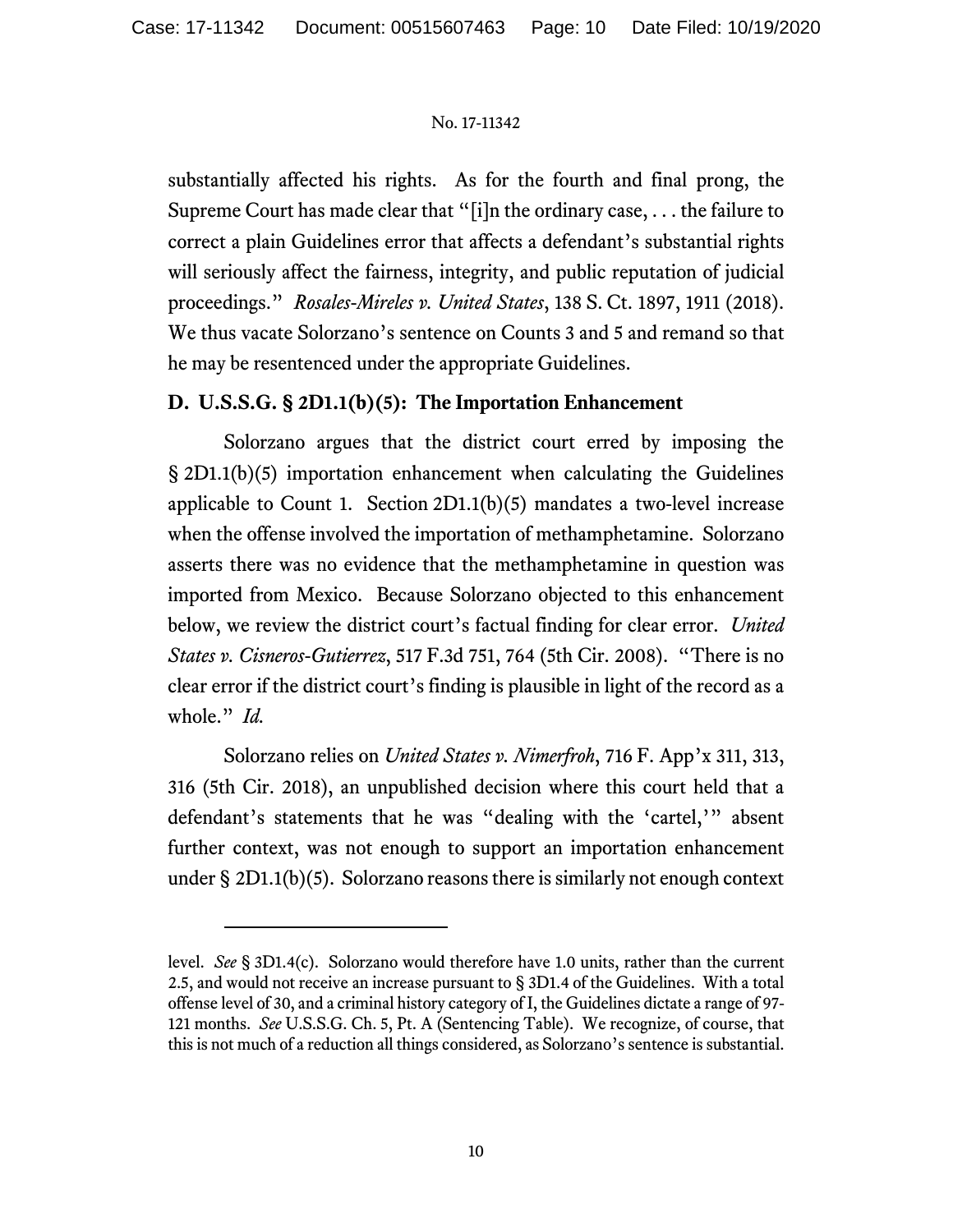here. Not so. In overruling Solorzano's objection, the district court observed that officers testified to witnessing Solorzano meeting with a known suspect in an investigation centered on narcotics "coming through the border." The court also pointed to Edgar's statements in the Presentence Report specifically, that Solorzano had "obtained methamphetamine from 'the Mexicans'" and had referred to his source as the "wetbacks." The court explained the latter term was a "derogatory or pejorative term for a Mexican National," and concluded Solorzano "was aware that the methamphetamine was being deported [*sic*] from Mexico." From this record, the district court's finding is certainly plausible, and there is no clear error as a result.

# **E. Mandatory Consecutive Sentence for Second § 924(c)(1) Conviction**

Finally, Solorzano challenges the 25-year mandatory consecutive sentence for Count 6, his second  $\S 924(c)(1)$  conviction. The Supreme Court in *Deal v. United States*, 508 U.S. 129, 133, 113 S. Ct. 1993, 1997 (1993) held that the 25-year mandatory minimum under § 924(c) applies when a defendant is convicted of multiple § 924(c) counts in a single proceeding. Recognizing that we are bound by Supreme Court precedent, Solorzano raises two new arguments on appeal; we review for plain error. *United States v. Nesmith*, 866 F.3d 677, 679 (5th Cir. 2017).

First, he attempts to distinguish *Deal*, arguing that his case poses the novel scenario in which the two  $\S 924(c)(1)$  violations were committed during the same criminal transaction.[5](#page-10-0) But neither *Deal* nor this court distinguishes convictions that occurred during the same transaction. *See United States v. Houston*, 625 F.3d 871, 874 (5th Cir. 2010) (imposing the 25-

<span id="page-10-0"></span><sup>5</sup> Solorzano also preserves his argument before the district court that *Deal* was wrongly decided.